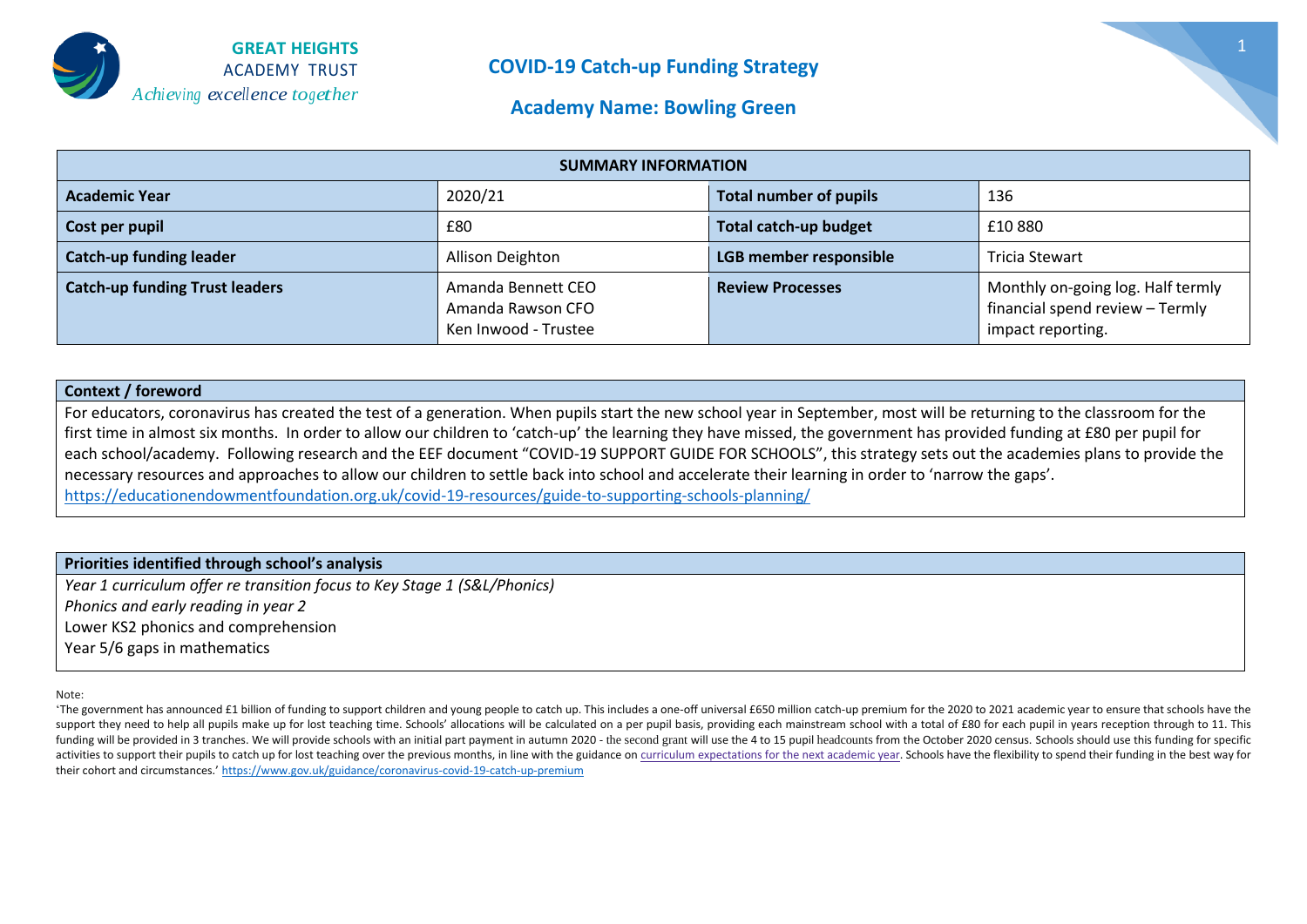

## **Academy Name: Bowling Green EEF GUIDE TO SUPPORTING SCHOOL PLANNING (2020-21) – TIERED MODEL – Catch-up focussed model**

#### **1 - TEACHING**

- Quality First Teaching following up from CPD delivered in September 2020 and to be revisited termly
- Whole class phonics/reading approach underpinned by clearly defined formative assessment practices.
- Regular staff CPD on mental health and wellbeing.
- Seesaw used as a platform and feedback provided by teachers.
- Teaching focusing on key ideas and setting up the home learning with modelling, explanations, and immediate feedback sharing the metacognitive steps needed to complete a task.
- Provide a suite of home learning options. Families select the most appropriate them: daily online learning tasks or printed packs either delivered to home or collected from school.



#### **2 – TARGETED ACADEMIC SUPPORT**

- Same-day in-class intervention.
- Targeted group teaching for KS1
- Specific intervention programmes led by both Teachers and TSs
- Mentoring sessions for specific children focused on self-awareness, selfmanagement, problem solving and social skills.

#### **3 – WIDER STRATEGIES**

- Lessons on identifying emotions and selfregulation strategies.
- Maintain open communication with all stakeholders
- Tiered contact: fortnightly, weekly or every three working days—phone calls and home visits for isolating families and children

2

Endowment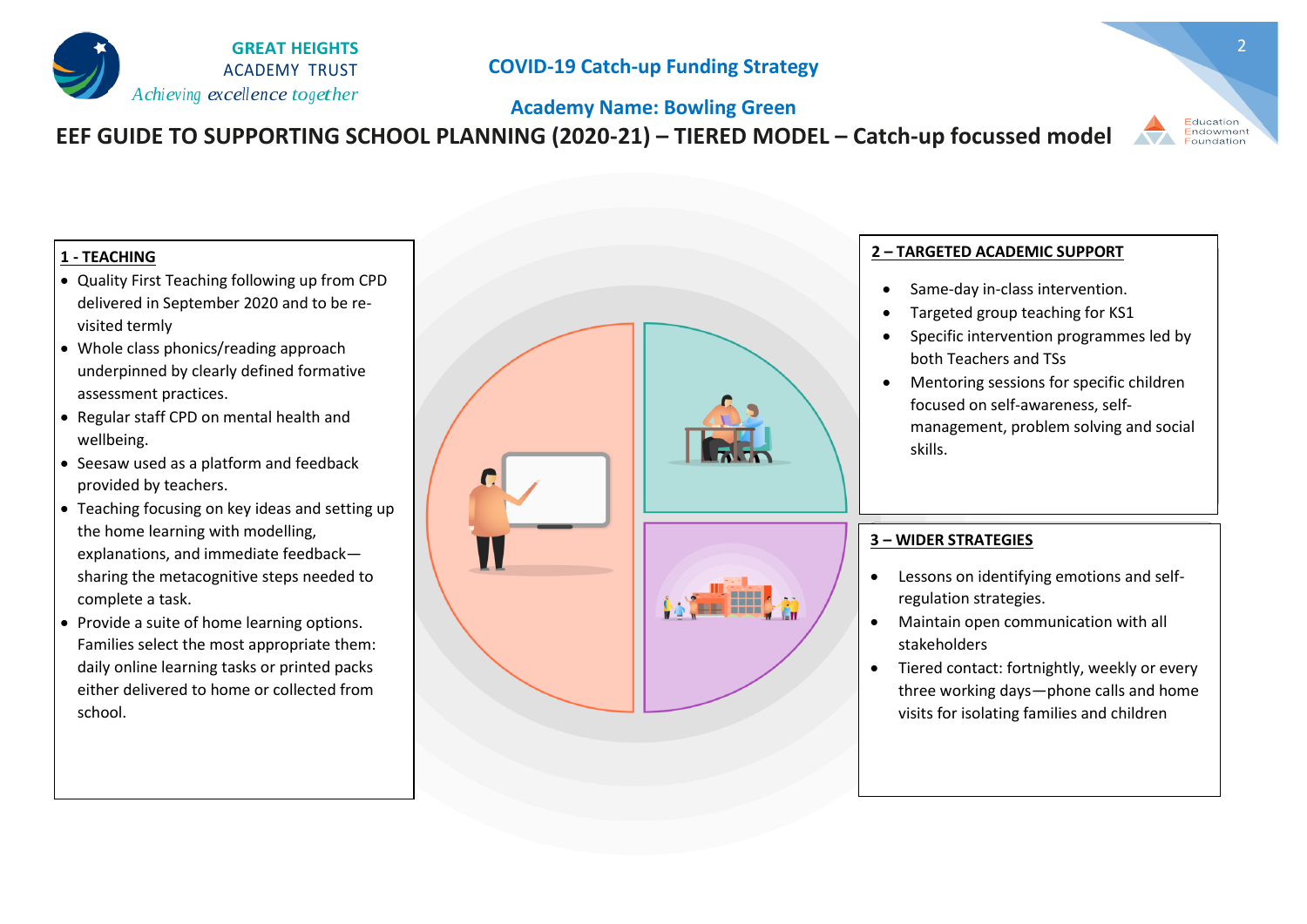

## **Academy Name: Bowling Green IMPLEMENTATION PLAN FOR CATCH-UP**

| 1. AREA IN NEED OF<br><b>CATCH-UP</b>                                                                                                                                                                                                                                                      | <b>3.INTERVENTION DESCRIPTION</b>                                                                                                                                                                                                                                                                                                                                                                                                                                                                                             | 4. IMPLEMENTATION ACTIVITIES                                                                                                                                                                                                                                                                                                                                                                                                                                                     | <b>5.IMPLEMENTATION OUTCOMES</b>                                                                                                                                                                                                                                                                                                                                                                                                    | 2. FINAL OUTCOMES - including<br>expected impact                                                                                                                         |
|--------------------------------------------------------------------------------------------------------------------------------------------------------------------------------------------------------------------------------------------------------------------------------------------|-------------------------------------------------------------------------------------------------------------------------------------------------------------------------------------------------------------------------------------------------------------------------------------------------------------------------------------------------------------------------------------------------------------------------------------------------------------------------------------------------------------------------------|----------------------------------------------------------------------------------------------------------------------------------------------------------------------------------------------------------------------------------------------------------------------------------------------------------------------------------------------------------------------------------------------------------------------------------------------------------------------------------|-------------------------------------------------------------------------------------------------------------------------------------------------------------------------------------------------------------------------------------------------------------------------------------------------------------------------------------------------------------------------------------------------------------------------------------|--------------------------------------------------------------------------------------------------------------------------------------------------------------------------|
| Focus: Year 1 curriculum<br>offer re transition to Key<br>Stage 1 (S&L/Phonics/<br><b>BFL/Early SEND</b><br>identification)<br>Reasons: lack of<br>transition in Summer<br>2020, high needs cohort<br>with specific SEND<br>issues, incomplete EYFS<br>year                                | Common 'tricky words are<br>revisited for regular retrieval<br>practice using flashcards etc in<br>handwashing times etc<br>Relevant phases of L and S are<br>revisited for the targeted<br>children<br>Support for parents with<br>strategies for home reading of<br>decodable books                                                                                                                                                                                                                                         | Year 1/2 TAs allocated to new<br>$\bullet$<br>phonics groups Timetable<br>produced for daily input<br>Literacy lead to provide training<br>$\bullet$<br>esp. around phases 4, 5 and 6 to<br>the TAs<br>Audit of KS1 decodable books<br>$\bullet$<br>and purchase of further if<br>required for target children<br>Literacy lead to record seesaw<br>video for parents exemplifying<br>reading support strategies with<br>supporting handout                                      | Two weeks check and sharing of<br>$\bullet$<br>data: allocation of pupils to the<br>phonics intervention<br>Feedback from TAs/observation<br>if possible, of one of the<br>intervention groups<br>Teacher revisit grouping after<br>$\bullet$<br>two weeks and complete further<br>assessment. Is there any<br>evidence of improvement?<br>Adjust groups as necessary                                                               | All pupils are independently decoding<br>and have sight recognition of<br>common non decodable words at<br>year 1/2 - TIMESCALE for<br>achievement long term - July 2021 |
| Focus: Phonics and early<br>reading in lower KS2<br><b>Reasons: curriculum</b><br>deficit from academic<br>year 2019-20 requiring<br>catch-up, lag requires<br>skill development in<br>additional areas,<br>development of<br>renewed reading<br>resources to re-engage<br><b>learners</b> | Common 'tricky words are<br>$\bullet$<br>revisited for regular retrieval<br>practice using flashcards etc in<br>handwashing times etc<br>Staff hear all children reading<br>using the levelled books they<br>have been given; reading miscue<br>records are to be used to identify<br>any patterns in areas of challenge<br>for the pupil<br>Relevant phases of L and S are<br>$\bullet$<br>revisited for the targeted children<br>Support for parents with<br>$\bullet$<br>strategies for home reading of<br>decodable books | Year 3 LSAs allocated to new<br>$\bullet$<br>phonics groups for children who<br>have fallen behind. Timetable<br>produced for 10-minute daily<br>input<br>Literacy lead to provide L and S<br>training esp around phases 4, 5<br>and 6 to the LSAs<br>Audit of year 3 decodable books<br>and purchase of further if<br>required for target children<br>Literacy lead to record seesaw<br>video for parents exemplifying<br>reading support strategies with<br>supporting handout | Two weeks check and sharing of<br>data from reading records;<br>allocation of pupils to the<br>phonics intervention (Deputy<br>head)<br>Feedback from Tas/observation<br>$\bullet$<br>of possible of one of the<br>intervention groups<br>Teacher revisit the reading books<br>$\bullet$<br>after two weeks and complete<br>further reading miscue. Is there<br>any evidence of improved<br>decoding? Adjust groups as<br>necessary | All pupils are independently decoding<br>and have sight recognition of<br>common non decodable words at<br>year 3 - TIMESCALE for achievement<br>long term - July 2021   |
| Focus: Year 5/6<br>curriculum offer (maths<br>and English)<br>Reasons: Rapid and<br>sustained catch-up                                                                                                                                                                                     | Deploy tutor for 1-1 or small<br>focussed groups to year 5/6 class                                                                                                                                                                                                                                                                                                                                                                                                                                                            | Teach to the gaps of knowledge<br>$\bullet$<br>prior to SATs and end of year                                                                                                                                                                                                                                                                                                                                                                                                     | Feedback from tutor to class<br>$\bullet$<br>teacher<br>Teacher to re-visit groups<br>$\bullet$<br>fortnightly and change as<br>appropriate depending on                                                                                                                                                                                                                                                                            | Pupils working at expected level<br>following interventions - July 2021                                                                                                  |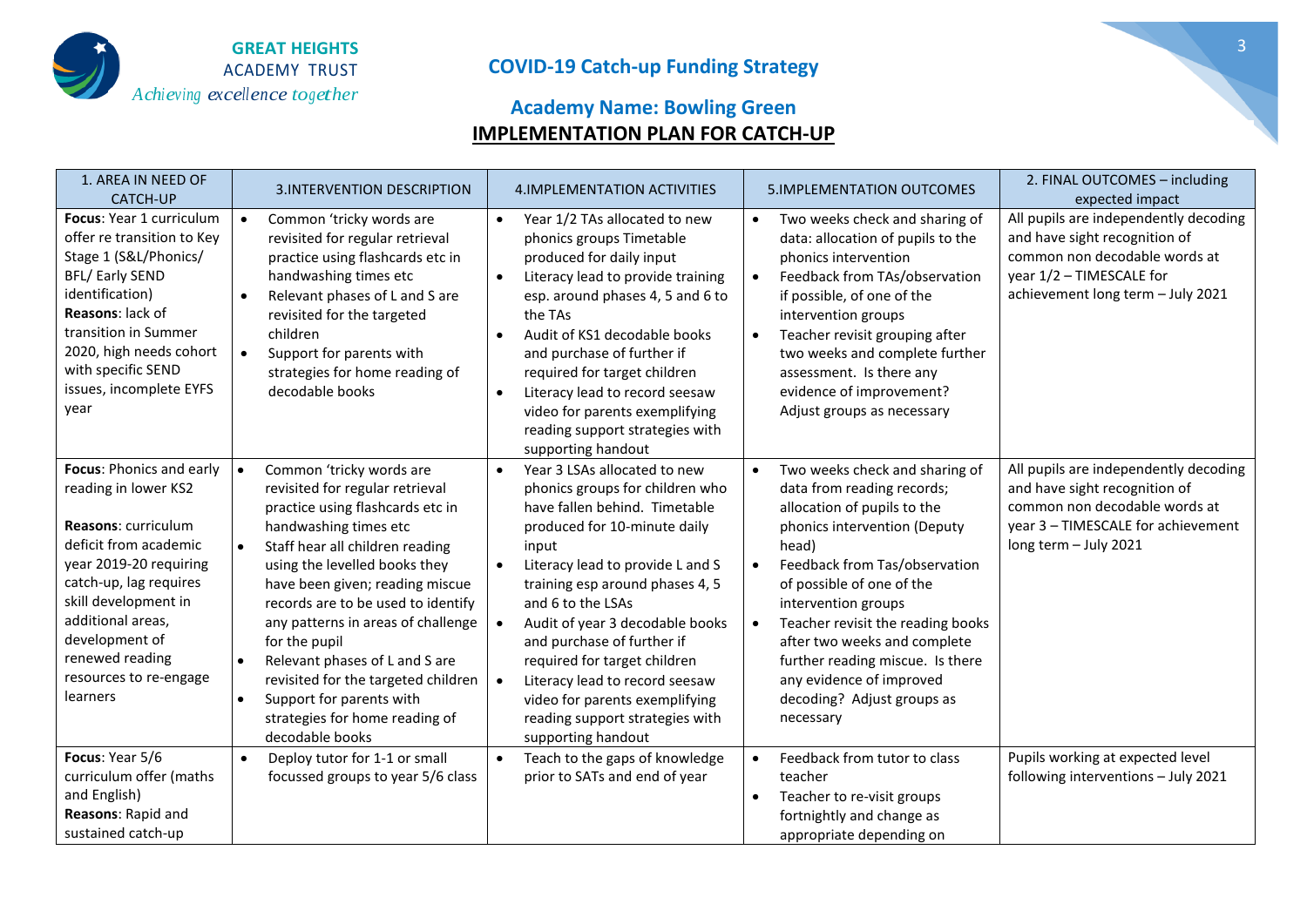

## **Academy Name: Bowling Green**

| needed following   | progress or subject area being |  |
|--------------------|--------------------------------|--|
| prolonged absence. | taught                         |  |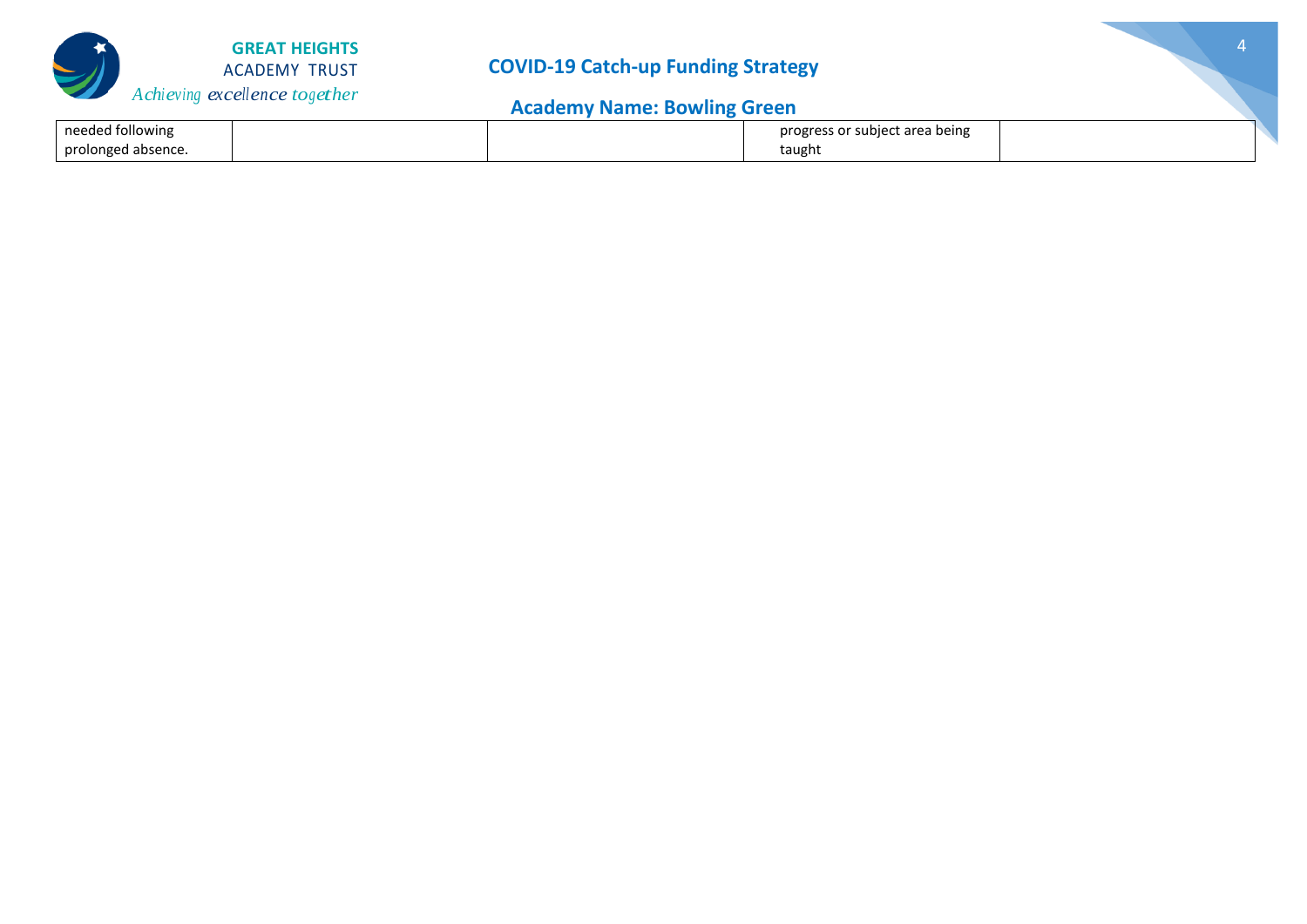

### **Academy Name: Bowling Green**

**Grant Funding Overview**

| <b>EEF Tiered Support Areas</b>                                                                  | <b>Specific Spend</b><br><b>Areas</b> | <b>Forecasted Spend</b> | <b>Tranche 1</b><br>position<br><b>Autumn Term</b> | <b>Tranche 2</b><br>position<br><b>Spring Term</b> | <b>Tranche 3</b><br>position<br><b>Summer Term</b> | <b>Final Spend</b> |
|--------------------------------------------------------------------------------------------------|---------------------------------------|-------------------------|----------------------------------------------------|----------------------------------------------------|----------------------------------------------------|--------------------|
| 1. Teaching                                                                                      |                                       |                         |                                                    |                                                    |                                                    |                    |
| Seesaw CPD for staff linked to home learning                                                     |                                       | £0                      | £0                                                 | £0                                                 | £0                                                 | £0                 |
| CPD in support of quality first Teaching metacognition                                           |                                       |                         | £0                                                 | £0                                                 | £0                                                 | £0                 |
| CPD/ system leader support for specific intervention<br>training                                 | $\boldsymbol{\mathsf{x}}$             |                         | £240                                               | £240                                               |                                                    | £480               |
| Subject specific assessment release time for teachers<br>to provide effective feedback to pupils | $\boldsymbol{\mathsf{x}}$             |                         | £650                                               | £650                                               | £650                                               | £1950              |
| 2. Targeted Academic Support                                                                     |                                       |                         |                                                    |                                                    |                                                    |                    |
| Staffing to provide small phonics groups in KS1                                                  |                                       |                         | £1200                                              | £2400                                              | £1200                                              | £4800              |
| Staffing to provide 1:1 coaching for year 5/6                                                    |                                       |                         | £0                                                 | £870                                               | £870                                               | £1740              |
| 3. Wider Strategies                                                                              |                                       |                         |                                                    |                                                    |                                                    |                    |
| Production of parental guidance materials                                                        |                                       |                         |                                                    |                                                    |                                                    |                    |
| Resources                                                                                        | x                                     |                         | £1200                                              | £610                                               | £100                                               | £1910              |
| Total                                                                                            |                                       |                         | £3290                                              | £4770                                              | £2820                                              | £10,880.00         |

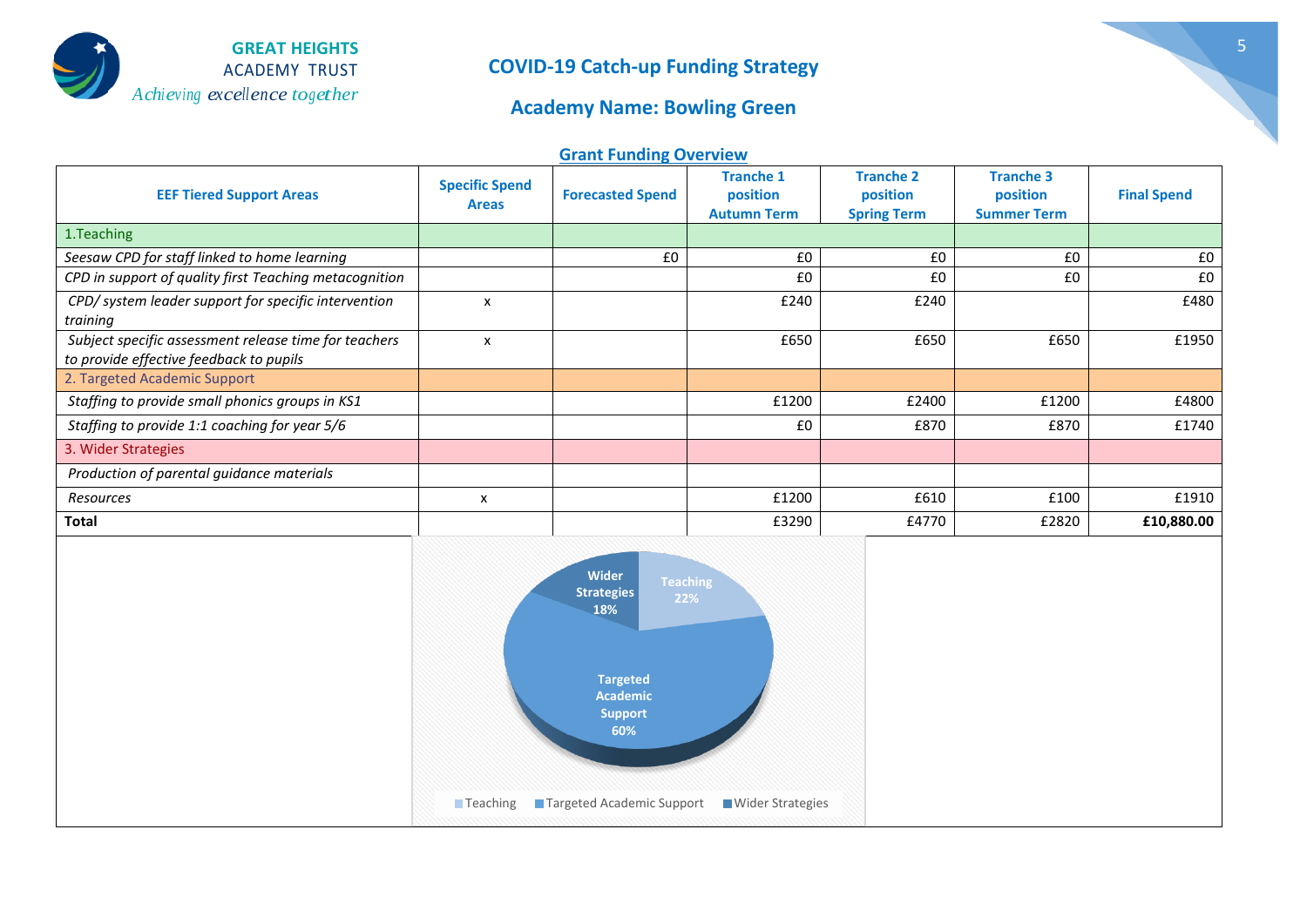

**Academy Name: Bowling Green**

| ONGOING ACTIVITY LOG 20/21 Catch-up Grant Funding - Report for the Trust leaders and LGB reporting |                                                                                                                                                                                                                               |                                                                                                                                                                                                                                                                                                                                                                             |                                                                                                          |                                                |                                                                                                                    |  |
|----------------------------------------------------------------------------------------------------|-------------------------------------------------------------------------------------------------------------------------------------------------------------------------------------------------------------------------------|-----------------------------------------------------------------------------------------------------------------------------------------------------------------------------------------------------------------------------------------------------------------------------------------------------------------------------------------------------------------------------|----------------------------------------------------------------------------------------------------------|------------------------------------------------|--------------------------------------------------------------------------------------------------------------------|--|
| <b>Date</b>                                                                                        | What has been<br>started/completed from the<br>implementation activities?                                                                                                                                                     | What impact measures can<br>you report to date from the<br>implementation outcomes?                                                                                                                                                                                                                                                                                         | Do you need to<br>change/adapt anything in<br>your plan?<br>(develop, change, maintain)                  | Are there any budget implications<br>for this? | <b>LGB comments</b>                                                                                                |  |
| September                                                                                          | Altered our usual start to<br>the year and included<br>opportunity for transition to<br>new teacher<br>Baseline assessments and<br>identification shared with all<br>staff and Governing Body.                                | Children settled back into<br>school swiftly and confidence<br>had improved. Initial PSHCE<br>lessons showed that the<br>majority of children, whilst<br>keen to be back, were anxious<br>about this. After the first few<br>weeks, children and parents<br>commented how settled and<br>pleased they were to be back.<br>Staff aware of how to identify<br>gaps and needs. | Continue with increased<br>PSHCE opportunities to<br>allow children to discuss<br>feelings and emotions. | N/A                                            | LGB happy with provisional<br>planned areas of need and<br>confident in Schools ability to<br>support our children |  |
| <b>October</b>                                                                                     | Baseline assessment and<br>identification completed for<br>all children - shared findings<br>with MAT core team<br>Catch-up plan written to<br>meet the needs of our<br>children and address<br>identified areas for catch-up | Key areas of need identified<br>(see plan above)<br>Plan written (see plan above)<br>and draft plan shared with<br>staff.                                                                                                                                                                                                                                                   | Plan sent to MAT core team<br>for quality checking and<br>guidance                                       | $N/A$ – amend plan as per guidance             | CoG supported interview of<br>new apintment.                                                                       |  |
| <b>November</b>                                                                                    | Plan approved<br>Plan shared with all<br>stakeholders<br>Year 1 Teaching assistant in<br>place.                                                                                                                               | Data for phonics to be added<br>here<br>Increased TA support in all<br>KS1 classes-targeted<br>interventions for children<br>within these have begun.                                                                                                                                                                                                                       | CPD for new member of<br>staff around phonics.                                                           |                                                | Discussion of appointment of<br>new TA to support Catch Up.<br>Happy with this.                                    |  |